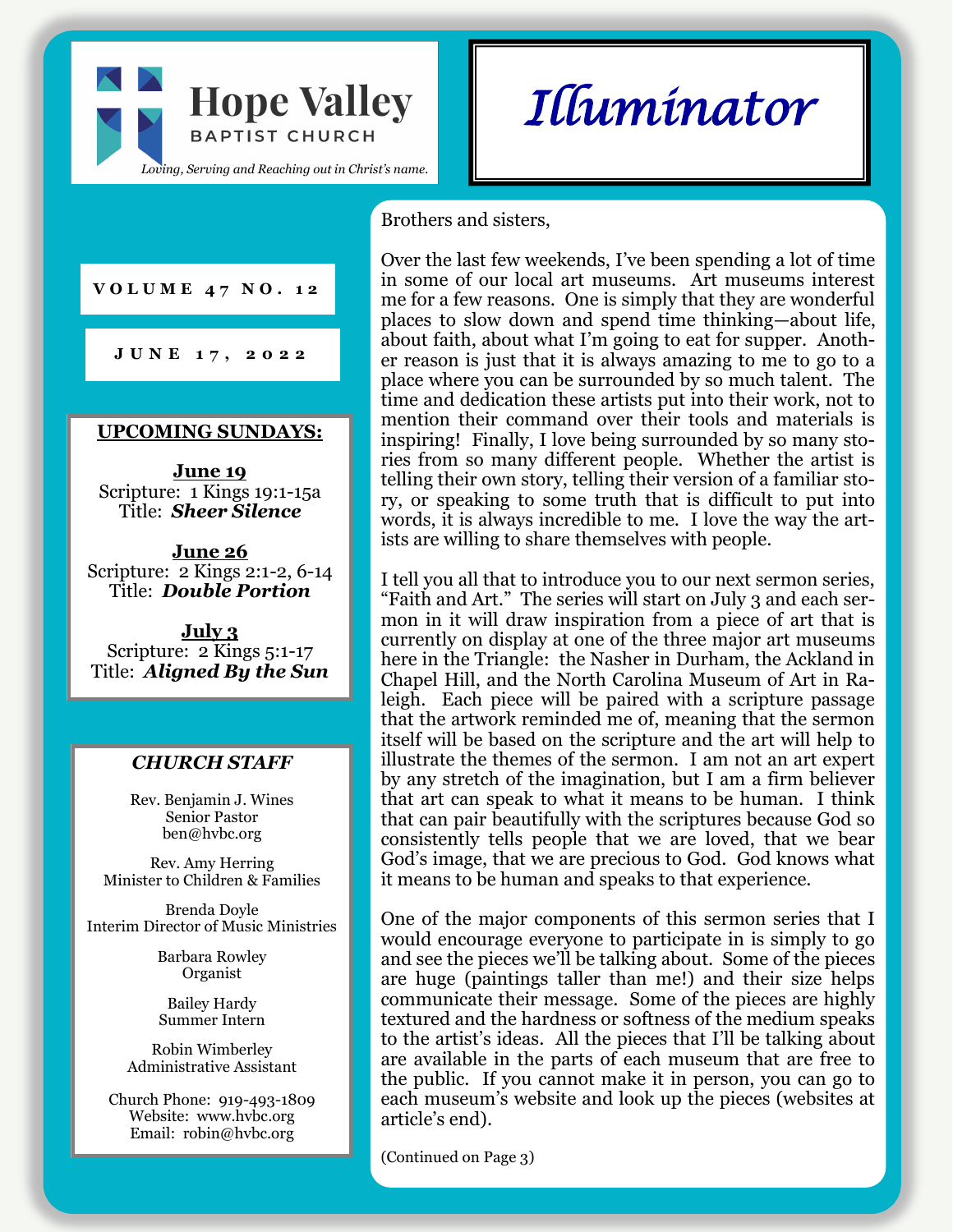#### *PRAYER CONCERNS (***new additions/updates in bold)**

COVID Pandemic Ukrainian situation **Church family with Health Concerns:** Wendy Ash - recovery from surgeries Irene Barnes - heart issues Karen Bolton - recovery from surgery Linda Brown - upcoming hip surgery Joan Burke **Rachel Dossett - infection in back, at Duke Hospital** LaVerne Ellis - health issues Heidi Hall - spinal muscular atrophy (daughter of Sandra & Rick Hall) Woody Harton Julie Hayes - blood pressure issues Kaye Jenkins - recovery from knee surgery Rick Lynch - recovery from surgery Jan Mangum - seeking employment Linda Marshall Nancy Michal - health concerns Brenda Morton - recovery from fall Keith Packer - recovery from surgery, mild heart attack & COVID Frank Pokorny - recovery from surgeries Carol Rigsbee Barbara Sanders - family members Faye Shelton - blood cancer Joe & Doris Story - house flooded Jerry Tew - Parkinson's Carolyn Tippett - leukemia **Rhonda Welfare - COVID**

#### **Senior Living Centers:**

Durham Regent: Marcella Jerdon Emerald Pond: Lee Schevill , Sam & Pat Beasley Universal Health Care: Marie Thompson

#### **HVBC friends and family:**

Kim Adams - back problems (daughter of LaVerne Ellis) Candy Arnold - brain tumor, chemo (niece of Carol Atkins) Phil Atkins (friend of Carl & Carol Atkins) Britt Bentley - recovery from heart and kidney transplant (son of Susan Bentley) Rebecca Biddy - seizures (daughter-in-law of Peggy Biddy) Jimmy Bolick - stroke (uncle of Amy Herring) Hayley Brady - blood clots in lungs (sister of Ginger Rose) Caitlin, Conrad, and Alice - COVID (friends of Helen Bowen) Ray Clayton - at memory care facility (brother of Linda Kyles) Joan Cozart - brain tumor (friend of Joan Burke) Betty Ann Dickerson - feet & leg problems (friend of Carol Atkins) **Walter Dunn - 4-year-old with seizures (friend of the Herrings)** JaQuavion Ervin - young boy in foster care with no family (from Scott Rose) Amy Eubanks - back problems (former member) Grayson Evans - health issues (grandson of Gail Templeton) Paul Fain - stomach cancer (friend of Steve & Karen Bolton) Greg - blood clots (son-in-law of Linda Marshall) Phyllis Griffitts - lupus (sister-in-law of Terry & Betty Griffitts) Jackie Harris - dementia (aunt of Julie Stoops, sister of Tommie Calhoun) Ann Hayes - cancer treatments, in hospital (sister of Julie Hayes) David Hayes - pacemaker (brother of Julie Hayes) Alphus & Sherri Herndon - he has cancer & she has Alzheimer's (cousin of Brenda Morton & Irene Barnes)

Jerry (friend of Susan Bentley)

*PRAYER CONCERNS (continued)*

Dana Kelly - heart issues (father of Don Kelly) Barbara Layne - diabetic, leg surgeries & rehab (extended family of the Dossetts) Paul Lemay - cancer (uncle of Kevin Simone) Lindsey - anorexia (friend of Jonathan Herring) Bill & Nadine Loftis - he has cancer (friends of the Bowen's) Barbara Lowe - leg amputation (mother of Rachel Dossett's brother-in-law) Doris Lynch - health issues (stepmother of Rick Lynch) Junior Martin - cancer (friend of Joan Burke) Judah Mathis - kidney & bladder problems (great grandson of HVBC first pastor, Bill Pearson) Mark May - autoimmune disease (nephew of Linda Kyles) Charlotte Mears - unknown internal bleeding (friend of the Bushes) Lauren Minotti - recovery from surgery (granddaughter of Barbara Sanders) Polly Mitchell - recovery from fall (aunt of Jennifer Bowen) Neighbors of Susan Bentley - COVID Eddie Netzlof - cancer (friend of Scott Rose) Juliet Atieno Otieno - 15-year-old with Lupus (friend of Scott Rose) Stella Perrin - working with Ukrainian refugees in Moldova John Pierce (grandson of Carl & Carol Atkins) **Phil Ponder - cancer (friend of Carl & Carol Atkins)** Sheri Rasberry - cancer (sister-in-law of Michelle Hunt) Weston Rasberry - health issues (nephew of Michelle Hunt) Payton & Brittany Rigsbee - both have health concerns (granddaughters of Carol Rigsbee) Ashley Robbins - cancer (granddaughter of Brenda Morton) Bill Roberson (friend of Scott Rose) Joe Rollins - recovery from fall (cousin of Carol Atkins) Robbie Sanders - kidney stones (son of Barbara Sanders) Patrick & Kathy Schermerhorn - difficult month (son & daughter-in-law of Linda Ward) Andy Sikes - health issues (grandson of Dawn Sikes, former member) Susan Smileowicz - stroke (friend of Steve & Karen Bolton) Greg Smith - brain & lung cancer (extended family of the Dossetts) Vicki Smith - breast cancer (extended family of the Dossetts) Charlotte Soltes (mother of Jessie Lynch) Stephen - very ill (friend of John & Mary Myers) Karen Stewart - stem cell procedure (friend of Cindy Horton) Adam Stoops - Hodgkins Lymphoma (nephew of Dave Stoops) Irene Taylor (mother of Rachel Dossett) Matthew Taylor - salvation & direction (request by the Dossetts) Sonny Taylor - recovery from surgery (brother of Phyllis Edwards) **Sara Thompson - surgery (mother of Leigh Bigger)** Heath Tuttle - 13-year-old with cancer (friend of Linda Ward) Elaine & Tom vanDalen - health concerns (sister & brother-in-law of Karen Bolton) Jeff Webb - brain tumor (friend of Scott Rose) Tommy Wilson - heart issues (brother of Linda Ward) Yvonne - cancer (sister of Barbara Sanders' neighbor) **Military Service Personnel:** Amos (son of Hector Corchado) Chris Buchanan (nephew of Barbara Rowley) Clayton Davis (grandson of Linda Marshall) Travis Hayes (nephew of Ginger Hayes) Blake Smith (son-in-law of John & Mary Myers)

#### **Around Our World:**

Leena Lavanya - missionary with ServeTrust working in India; Pastor Koteswarao & Chowtu Palem Church (our partner church in India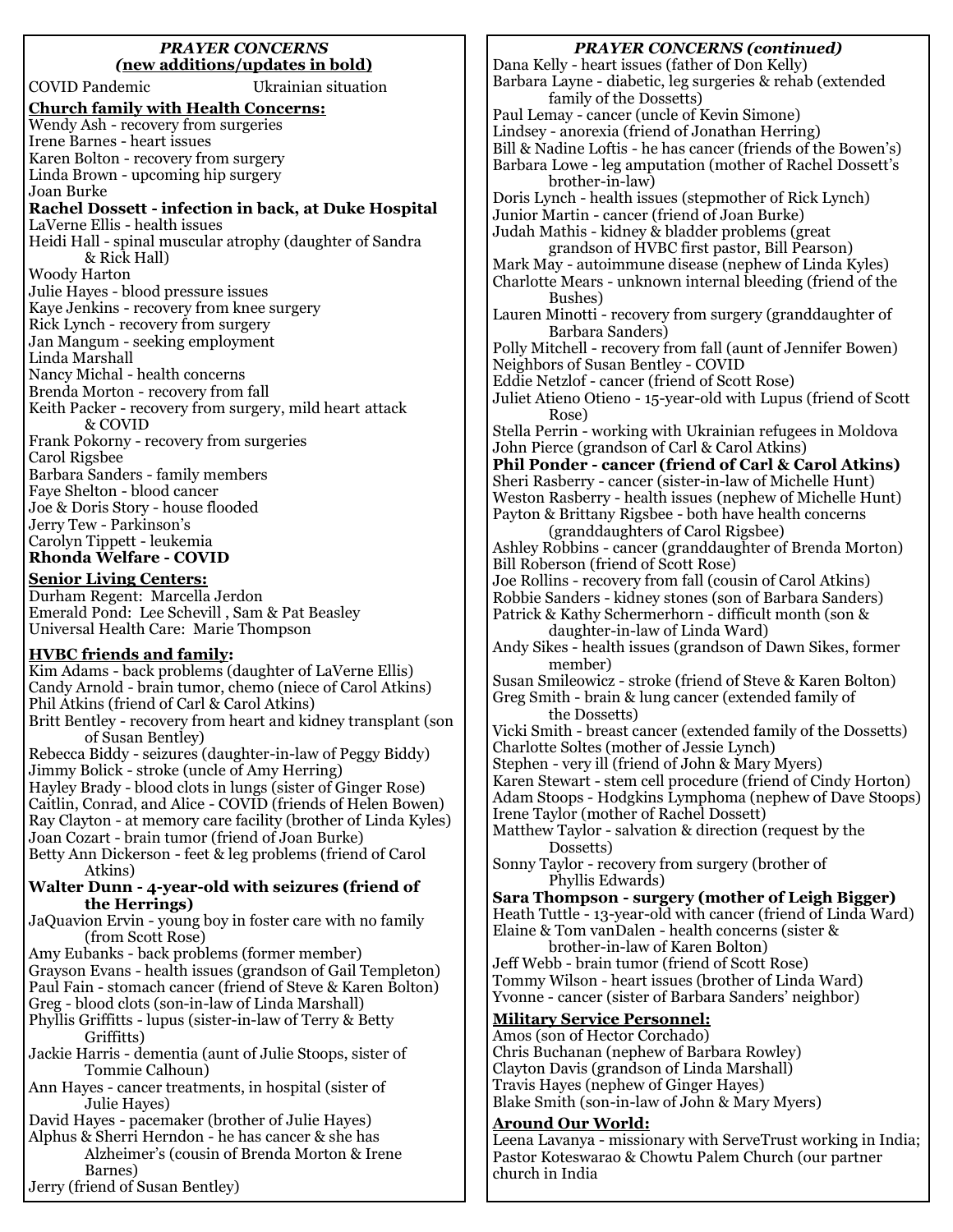#### (continued from page 1)

All that being said, the first piece we will be looking at on July 3<sup>rd</sup> is at the Ackland Art Museum in Chapel Hill. It is entitled, "Aligned by the Sun" and it was created by a team of artists known as Ghost of a Dream. It is a simple piece, but it has a message of unity that will go wonderfully with that first sermon. The reason I mention it now is because it is only on display through July 3rd, meaning if you'd like to see it in person, you've only got about two weeks!

I'm looking forward to this series and the insights into our faith we can gain through this art.

Grace and peace, Pastor Ben

### **Websites:**

Nasher Museum of Art at Duke University nasher.duke.edu The Ackland Art Museum at UNC-Chapel Hill ackland.org North Carolina Museum of Art ncartmuseum.org

**Financial Report**

| <u>Filianulai Report</u><br><b>Month Ending May 2022</b> |                     |                     |
|----------------------------------------------------------|---------------------|---------------------|
| <b>Accounts</b>                                          | <b>Month</b>        | <b>Year to Date</b> |
| Income                                                   | \$19,113.00         | \$106,396.38        |
| <b>Expenses</b>                                          |                     |                     |
| <b>Missions</b>                                          | 1,249.37            | 8,999.91            |
| Personnel                                                | 13,931.20           | 63,550.64           |
| <b>Training &amp; Education</b>                          | 613.24              | 2,842.49            |
| <b>Worship &amp; Music</b>                               | 952.34              | 1,305.87            |
| <b>Operating Expenses</b>                                | 1,048.08            | 4,781.48            |
| <b>Property/Maintenance</b>                              | 2,302.52            | 16,263.32           |
| <b>Service Contracts</b>                                 | 1,317.03            | 10,414.26           |
| <b>Total Expenses</b>                                    | \$21,413.78         | \$108,157.97        |
| <b>Net Income</b>                                        | <u>(\$2,300.78)</u> | \$(1,761.59)        |
| <b>Bank Balance</b>                                      |                     | \$199,743.76        |
| <b>Less Designated Fund Balance</b>                      |                     | <u>(94,717.88)</u>  |
| <b>Operating Fund Balance</b>                            |                     | <u>\$105,025.88</u> |
| <b>Designated Fund Beginning Balance</b>                 |                     | \$90,433.42         |
| Revenue                                                  |                     | 7,600.00            |
| <b>Expenses</b>                                          |                     | (3,315.54)          |
| <b>Designated Fund Ending Balance</b>                    |                     | \$94,717.88         |
| <b>Goodwin Fund</b>                                      |                     | \$41,491.85         |
| <b>Total Designated &amp; Goodwin Funds</b>              |                     | \$136,209.73        |
| <b>Capital Campaign FUND Balance</b>                     |                     | \$26,061.33         |



### **Zoom Bible Study** Starting September 13, 2022 at 9:30 am

### *The Jesus You May Not Know* By David Jeremiah

Please email or call Robin to sign up so we can order the proper number of books. The total cost of the books is \$44 per person. This includes the hardback book & a study guide.

If you have any questions, please contact Linda Ward at 919-451-2876.



### **New 2022 Directory**

First of all, I want to apologize to anyone that I omitted or had mistakes in their information in the previous church directory last year.

I have made changes and additions and believe the new 2022 directory is accurate. There are copies in the vestibule for you to pick up. You can also come by the office to pick one up. Remember, the office is open Tuesday, Wednesday & Thursday from 10:00 am until 2:00 pm.

Thank you for your patience and understanding.

Robin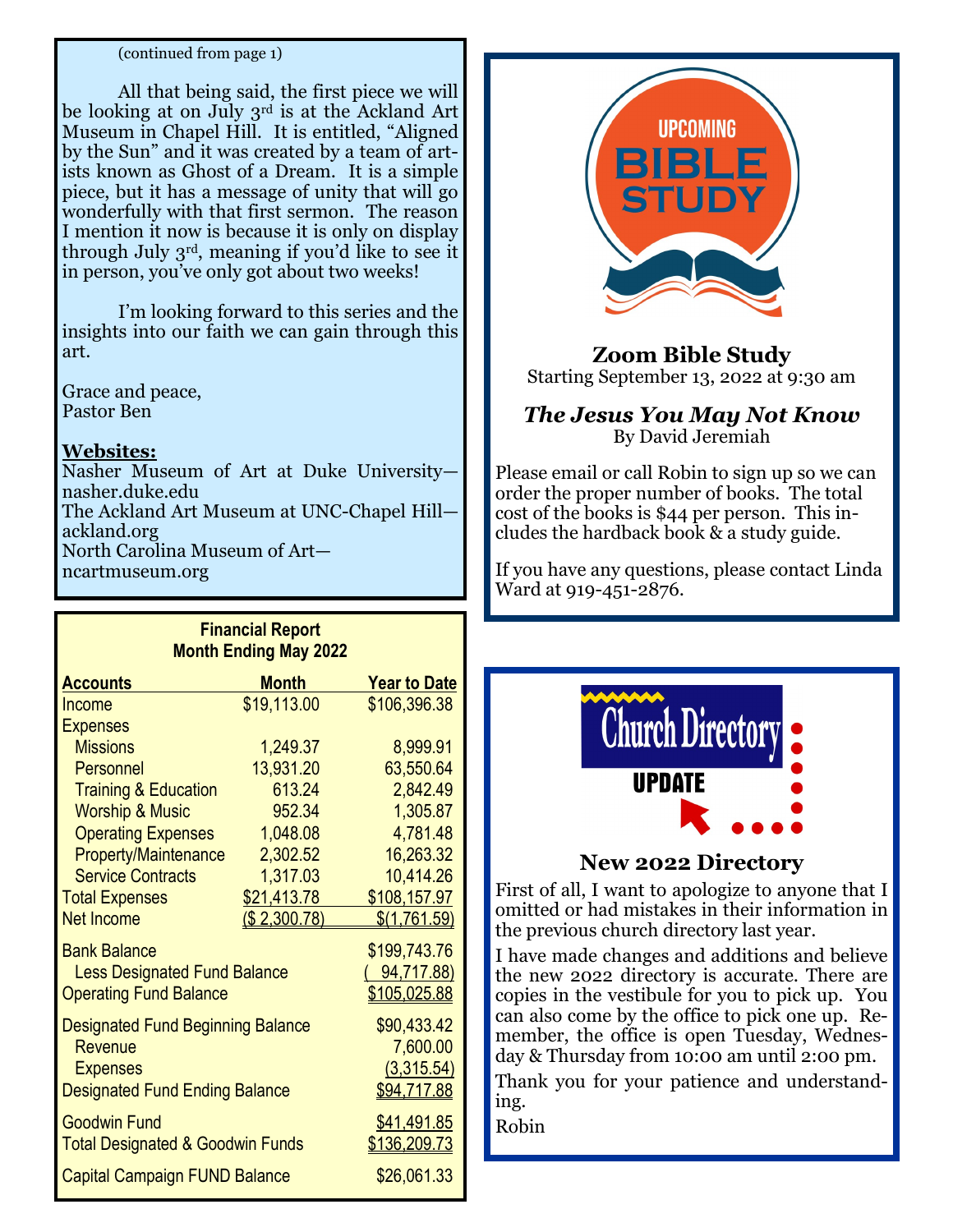

What's ahead for the HVBC book club:

June 30—The Lion, the Witch, and the Wardrobe by C.S. Lewis

This discussion will focus on Lewis's use of religious symbolism and will be led by Pastor Ben Wines. You can also read the next book in the series, Prince Caspian.

### **Coming soon:**

Hidden Figures, Margo Lee Shetterly Bootlegger's Daughter, Margaret Maron

HVBC Reads meets via Zoom at 7 PM on the last Thursday night each month. Contact Rhonda Welfare [rwelfare411@gmail.com](mailto:rwelfare411@gmail.com) to be added to the Zoom contact list.



—Jackie Russell —Chery Wallace 7—Al Holt —Toby Bowen —Christiana Ngeve —Mark Russell —Ben Wines —Chris Summerlin —Don Kelly —Mike Dossett —Bailey Hardy —Carolyn Tippett —Susan Bentley —Jennifer Bowen



Help as find our New Director of

## **Music Ministries and Pianist**

Hope Valley Baptist Church has two part-time openings in its music program.

The church seeks a 15-hr/wk Director of Music Ministries to provide leadership in a comprehensive music program and assist the Senior Pastor in planning and leading worship. The DMM should demonstrate strong Christian faith and a willingness to support the goals and beliefs of the church, have experience directing vocal and instrumental ensembles, be familiar with different types of music used in a church setting, and have strong planning and organizational skills.

The church also seeks a 10-hr/wk pianist to prepare and provide instrumental music and musical accompaniment for worship services, weekly choir rehearsals, and other occasions. The pianist should have experience accompanying musical groups and soloists and be able to provide accompaniment for different types of religious music, including classical, traditional, and contemporary.

Salary is commensurate with skills and experience. Applications will be accepted until the positions are filled. For more information and instructions on how to apply, go to: [https://www.hvbc.org/work](https://nam02.safelinks.protection.outlook.com/?url=https%3A%2F%2Fwww.hvbc.org%2Fwork-for-hvbc%2F&data=05%7C01%7Crobin%40hvbc.org%7Ca5b207ea5fb64ca2c25d08da4d48b263%7C19334143b857471a909f515a9e93cce3%7C0%7C0%7C637907271894970762%7CUnknown%7CTWFpbGZsb3d8eyJWIj)-for-hvbc/or contact Robin Wimberley, [robin@hvbc.org.](mailto:robin@hvbc.org)

# *DEACONS OF THE WEEK*

6/19—Mike Dossett & Linda Hall

6/26—Scott Rose & Anne Pokorny

7/3—Joe Story & Barbara Sanders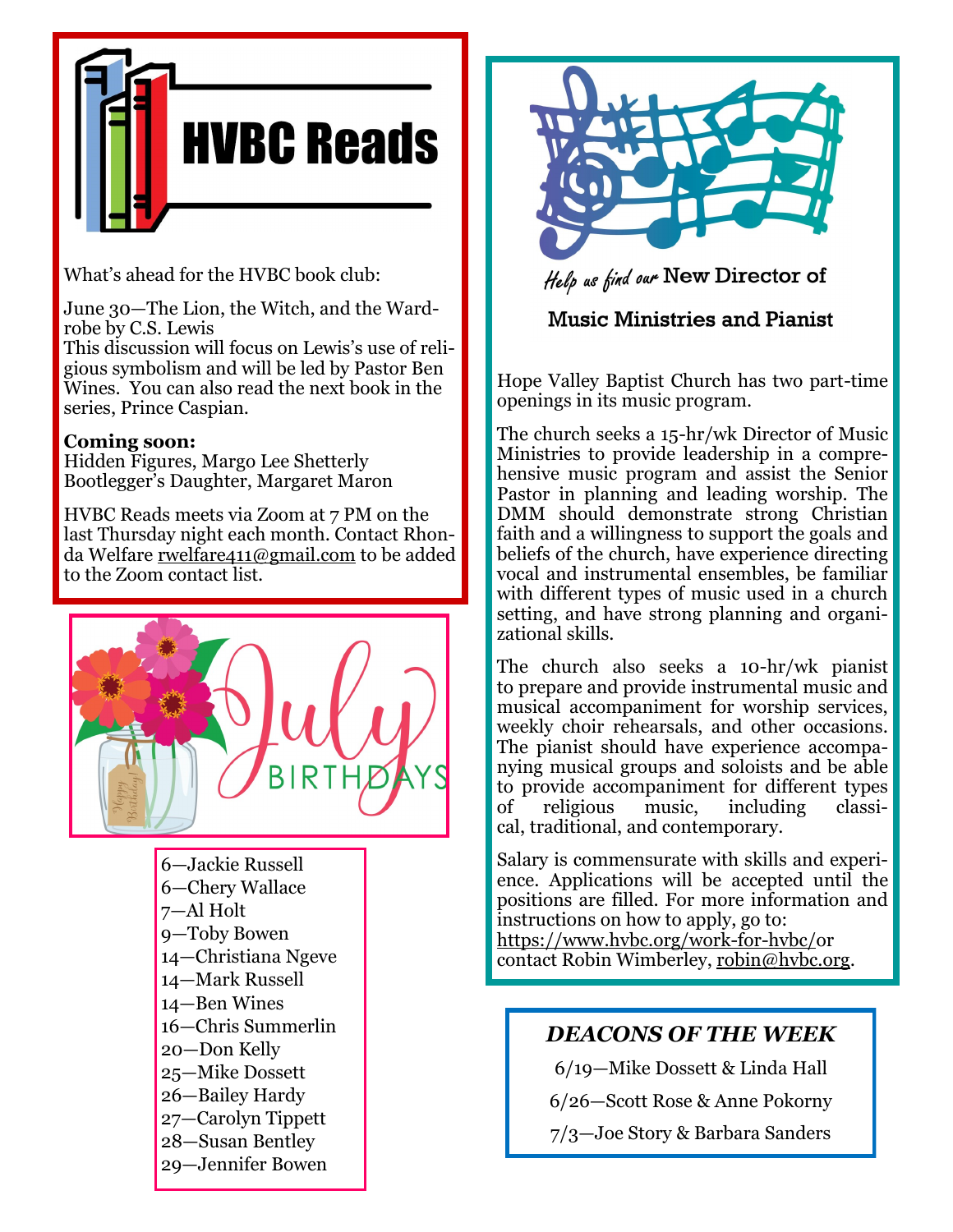

The Nominating Team would like to thank all the many members of the congregation who make our church's worship and ministries possible. As we continue to plan for the coming church year, we would like to hear from volunteers willing to serve in areas of need. If you have any questions about what's involved, please contact a member of the Nominating Team. Our current areas of high need are: Greeters, Sound Team, Youth Team (including Sunday School), and the Carolina Reserve worship/teaching team. However, many of our other teams can always use more hands and would welcome more volunteers. Again, if you have any questions, please contact a member of the Nominating Team. Please also pray for those church members taking on new roles to make our church possible.

Thank you, The Nominating Team Jennifer Bowen, Johnny Bush, Rachel Dossett, and Linda Ward



**Join us for Choir Practice on Tuesday evenings starting at 7:00 pm.**



### **June 26 after morning worship** If you would like to help provide cookies or other snacks, please bring them on Sunday, the 26th.